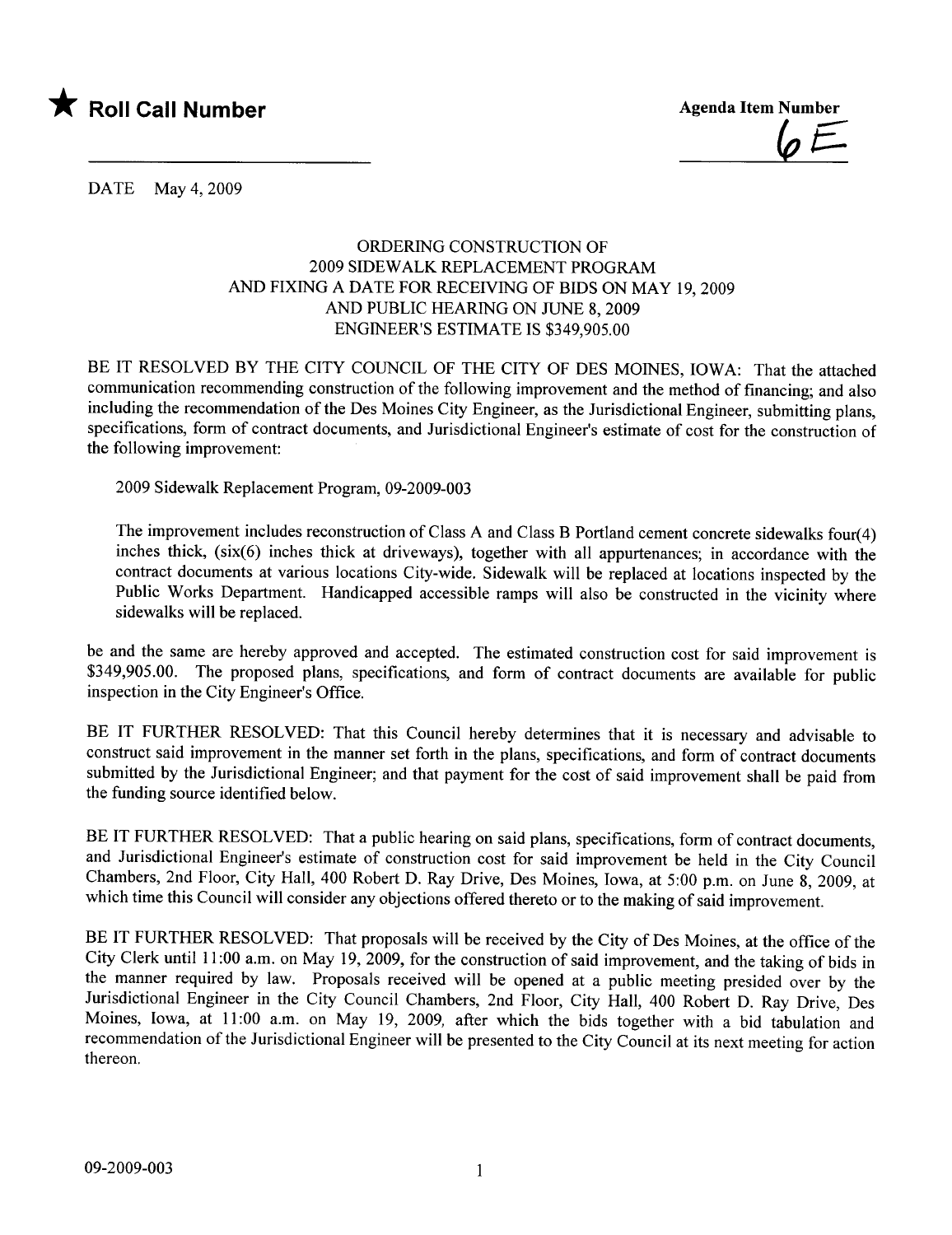

 $6 \leq$ 

DATE May 4, 2009

BE IT FURTHER RESOLVED: That an appropriate Notice to Bidders and Notice of Public Hearing for said improvement be published in the Des Moines Register as provided and directed by Chapter 26 and/or 314, Code of Iowa.

(City Council Communication Number  $\theta$ 9-288 attached.)

Moved by to adopt.

FORM APPROVED:

ttil in 11a m Kathleen Vanderpool

Deputy City Attorney

FUNDS AVAILABLE

UNDS AVAILABLE

Allen McKinley Des Moines Finance Director

~ Funding Source: 2009-2010 CIP, Page Sidewalk-5, City-wide Sidewalk Replacement, STR084, Being: \$350,000 in Fiscal Year 2009-2010 G. O. Bonds to be issued.

| <b>COUNCIL ACTION</b> | <b>YEAS</b> | <b>NAYS</b> | <b>PASS</b> | <b>ABSENT</b>   | I, Diane Rauh, City Clerk of said City Council, hereby     |
|-----------------------|-------------|-------------|-------------|-----------------|------------------------------------------------------------|
| <b>COWNIE</b>         |             |             |             |                 | certify that at a meeting of the City Council, held on the |
| <b>COLEMAN</b>        |             |             |             |                 | above date, among other proceedings the above was          |
| <b>HENSLEY</b>        |             |             |             |                 | adopted.                                                   |
| <b>KIERNAN</b>        |             |             |             |                 |                                                            |
| <b>MAHAFFEY</b>       |             |             |             |                 | IN WITNESS WHEREOF, I have hereunto set my hand            |
| <b>MEYER</b>          |             |             |             |                 | and affixed my seal the day and year first above           |
| <b>VLASSIS</b>        |             |             |             |                 | written.                                                   |
| <b>TOTAL</b>          |             |             |             |                 |                                                            |
| <b>MOTION CARRIED</b> |             |             |             | <b>APPROVED</b> |                                                            |
|                       |             |             |             |                 |                                                            |
|                       |             |             |             |                 |                                                            |
|                       |             |             |             |                 |                                                            |
|                       |             |             |             | Mayor           |                                                            |